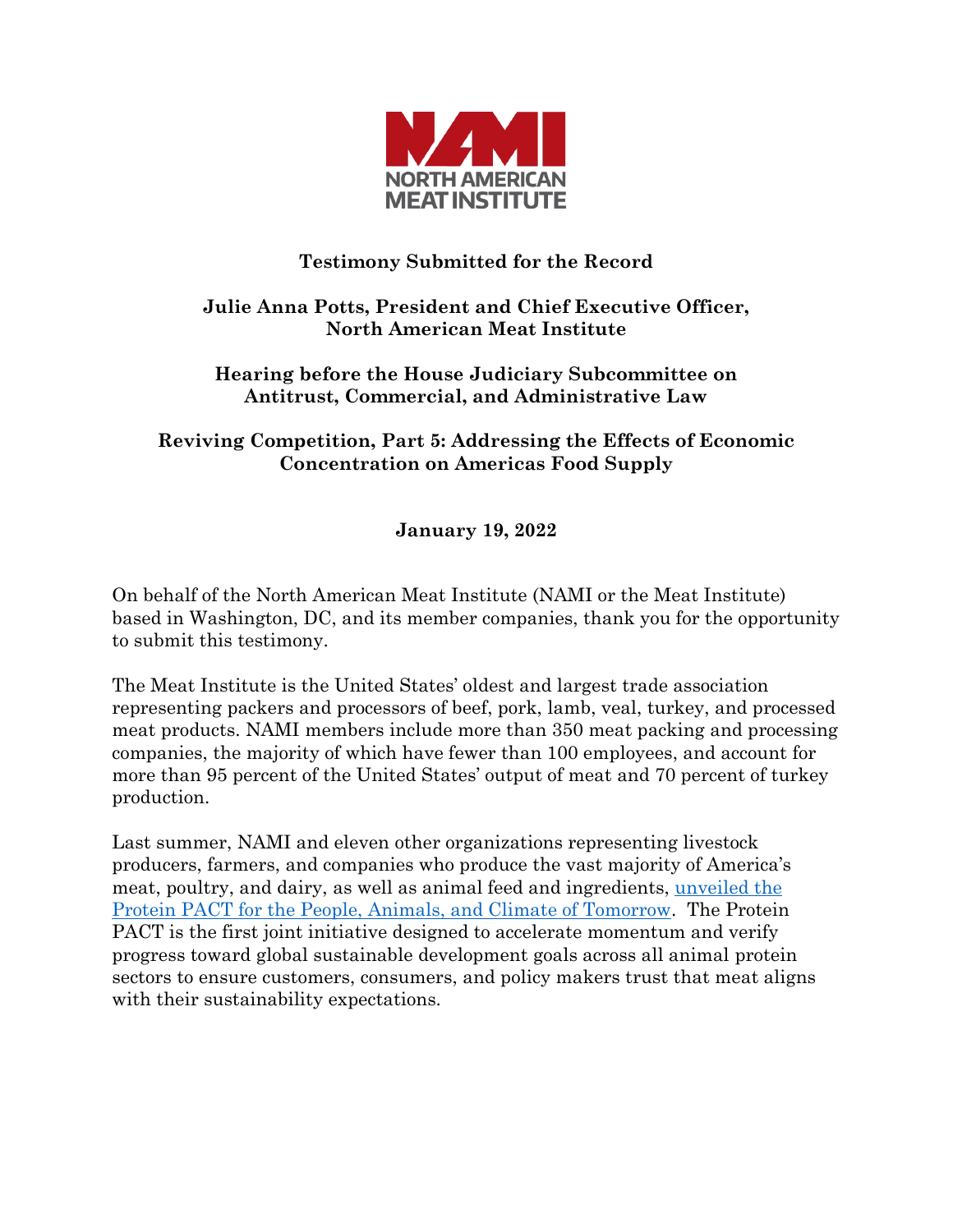Through the Protein PACT, Meat Institute members have developed robust metrics for continuous improvement and publicly committed to sustain healthy animals, thriving workers and communities, safe food, balanced diets, and the environment and align with the United Nations' 2030 [Sustainable Development Goals.](https://sdgs.un.org/goals)

#### **COVID-19 Affected the Cattle and Beef Markets.**

The COVID-19 pandemic was a shock to the meat supply chain, as it was for every industry in America, and the shock continues to reverberate today, as evidenced by the lack of available labor, high consumer demand, and disruptions throughout the supply chain.

During 2020, pandemic-related plant interruptions temporarily idled about 40 percent of slaughter capacity for cattle and hogs at the peak of its impact. This disruption happened in tandem with unprecedented retail demand for beef due to panic buying and freezer stocking as shelter-in-place orders were effectuated. The situation was worsened by the significant operational changes needed to rebalance production, processing, and distribution away from foodservice toward retail. The cuts, product sizes, processing equipment, packaging, and distribution vary considerably between retail and foodservice and are not easily transitioned, but the industry was resilient and adapted.

The shift from foodservice to retail had a dramatic impact. In 2020, retail beef sales increased by 606 million pounds by volume, or more than 11 percent. All fresh meat and poultry sales increased 19 percent by value, an increase of \$9.6 billion. Beef sales increased by \$5.9 billion in value, accounting for 61 percent of that overall growth in protein demand. Ground beef sales alone grew by \$2.02 billion, accounting for 21 percent of the total increased aggregate demand for meat and poultry.<sup>1</sup>

Beef and pork demand remained high in 2021: the total volume of retail beef sales through December was up 4.1 percent over the pre-pandemic levels of 2019. Pork sales volumes were up 2.2 percent, and certain product categories grew even more; for example, retail bacon sales were up 6.2 percent.2 The increased demand in 2021 happened while the packing sector's ability to process livestock was experiencing operational constraints because a lack of available labor reduced the packing industry's ability to operate at full capacity.

 $\overline{\phantom{a}}$ 

<sup>1</sup> Beef Checkoff, [Hindsight 2020: Retail and Foodservice Trends Through the Pandemic,](https://www.beefitswhatsfordinner.com/retail/sales-data-shopper-insights/pandemic-market-trends) accessed November 2021.

<sup>2</sup> Source: IRI, Integrated Fresh, fixed and random weight, Multi Outlet stores, 52 weeks ending 12/26/2021 versus year ago and versus two years ago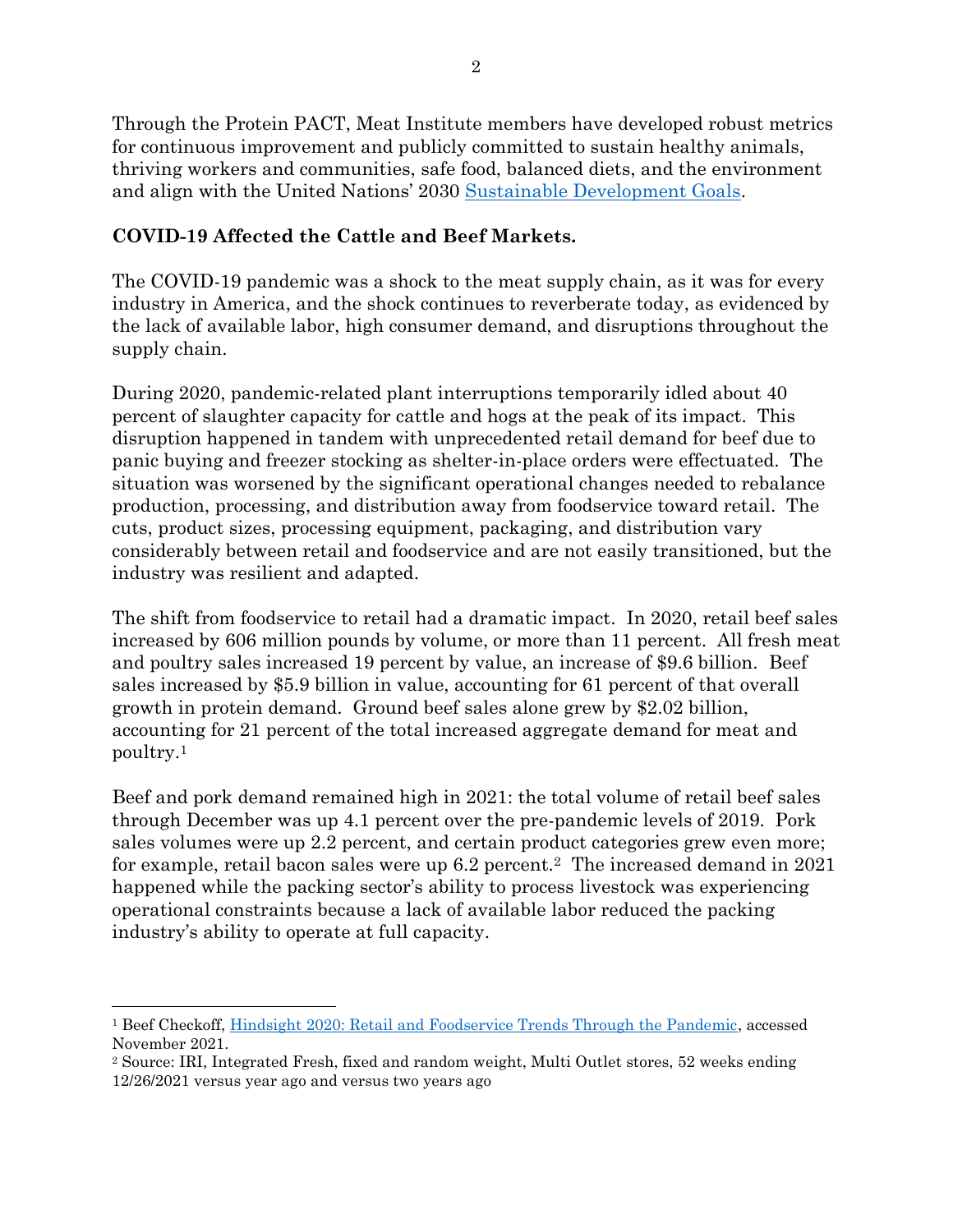#### **Claims about Increasing Consolidation and Concentration are Misplaced.**

Let me state at the outset, the members of the Meat Institute – and their livestock suppliers – benefit from, and depend on, a fair, transparent, and competitive market. This testimony is offered to provide a comprehensive picture of the dynamic, competitive market in which cattle producers and beef packers operate.

Much of the rhetoric about concentration in the beef packing sector wrongly implies that consolidation is on-going and that packers' market power is becoming more and more concentrated. That is not the case. The four-firm packer concentration ratio for fed cattle slaughter has not changed appreciably in more than 25 years. According to the U.S. Department of Agriculture (USDA), the four firm concentration ratio was 82 percent in 1994; today it is 85 percent.

The meat packing industry has been, and continues to be, one of the most highly scrutinized industries when it comes to antitrust review. The USDA Agricultural Marketing Service's (AMS) Packers and Stockyards Division (P&S) is uniquely charged, by statute, to provide on-going oversight for fair business practices and to ensure competitive markets in the livestock, meat, and poultry industries. Additionally, any potential merger or acquisition regulators believe threatens "too much market power" is subject to review by the Justice Department or the Federal Trade Commission. The last proposed merger of two of the "big four" fed cattle slaughterers occurred in 2008 – and it was blocked by the Department of Justice.

Another clarification is needed. It is frequently claimed that the big four packers control 85 percent of beef production in the U.S. Again, that is not the case and a misleading exaggeration. Fed cattle make up 79 percent of the total cattle slaughter. Cows and other non-fed cattle, make up the balance, and are primarily slaughtered to be made into hamburger. The lean meat from these animals is a necessary ingredient to be made into America's supply of hamburger produced in combination with the less demanded muscle cuts from the fed cattle. This distinction is important because up to 50 percent of all beef in the U.S. is consumed as hamburger. Even factoring in the non-fed cattle slaughter plants they own; the four largest beef packers represent about 70 percent of total U.S. beef production.

Critics of the industry frequently mistake individual packing plant size with overall industry concentration. The size and location of plants, however, reflect basic economic factors like the cattle supply and the economics of plant operations. Indeed, the cattle supply itself is concentrated. The farms and ranches that produce about half of all beef cattle in the U.S. are in just seven states. Further, more than 70 percent of all fed cattle are in just five states. Economies of scale drive the capacity and production of a packing plant. That is especially true in areas with large numbers of fed cattle.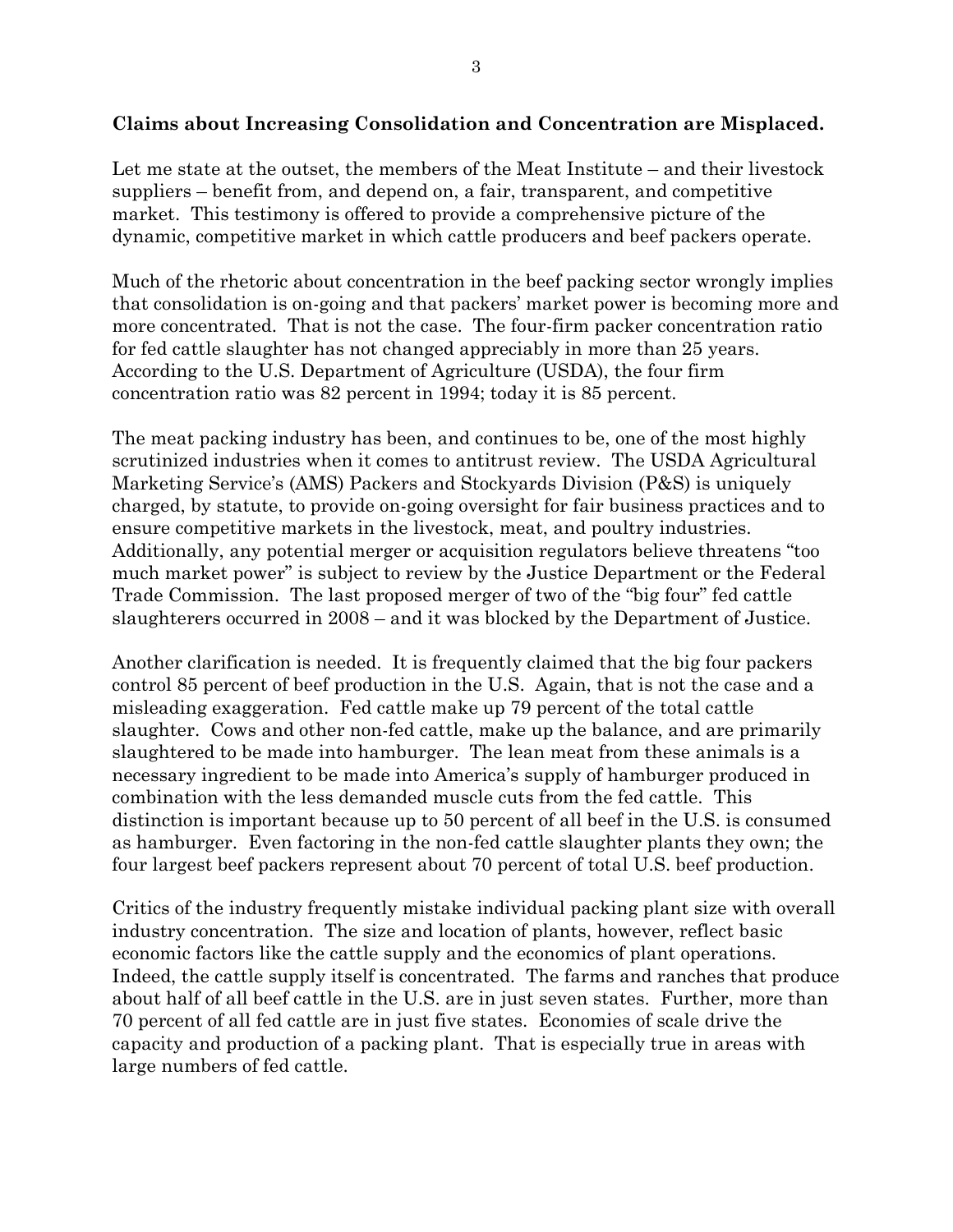Finally, given that the structure of the beef packing industry is driven by supply and demand factors, the false premise regarding concentration providing undue market power for beef packers must be corrected. The bottom-line is the current level of four-firm concentration has existed for more than 25 years and it has not ensured packer profitability at the expense of producers.

No sector – cow-calf, feedlot, nor packer – has realized positive margins every year. For example, the four-firm ratio in 2014, when cow-calf and feedlot margins were at record highs, was the same as in 2017 when all three sectors showed positive margins. However, over this 25-year timeline, the cow-calf sector incurred negative margins the fewest number of years of the three as the chart below shows.



# **Rebutting Administration Claims.**

Looking for a scapegoat for economy-wide inflation, the Biden administration has alleged that meat and poultry industry concentration is to blame for rising consumer prices. The truth is not so convenient.

Using USDA's meat industry concentration data, the chart below demonstrates that, while the four-firm concentration in fed cattle beef packing has remained relatively constant since 1994, the Consumer Price Index (CPI) for beef has been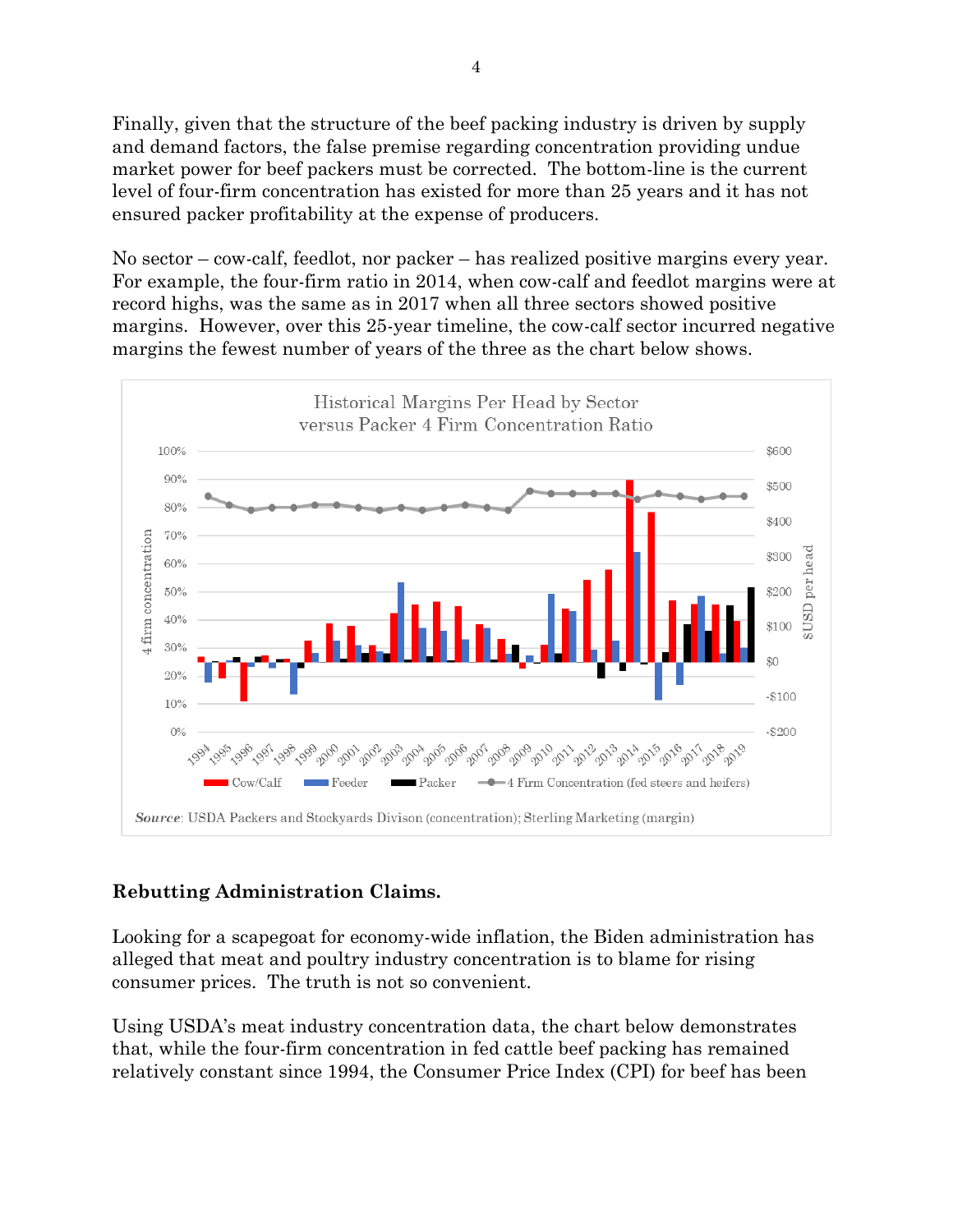variable over that same period; sometimes above and sometimes below the overall consumer price index.



If concentration is causing the recent rise in consumer prices for meat and poultry products, why did concentration not cause inflation five or ten years ago? Moreover, the December CPI showed prices for meat dropped slightly, yet concentration remained the same.

The administration and some cattle producers have also blamed concentration for producers getting a smaller share of the consumer dollar for beef than they did decades ago. On January 3, 2022, a [White House Fact Sheet](https://netorg1992269-my.sharepoint.com/personal/dave_thejudaygroup_com/Documents/Documents/Documents/NAMI/FACT%20SHEET:%20The%20Biden-Harris%20Action%20Plan%20for%20a%20Fairer,%20More%20Competitive,%20and%20More%20Resilient%20Meat%20and%20Poultry%20Supply%20Chain%20|%20The%20White%20House) noted:

Fifty years ago, ranchers got over 60 cents of every dollar a consumer spent on beef, compared to about 39 cents today. Similarly, hog farmers got 40 to 60 cents on each dollar spent 50 years ago, down to about 19 cents today.

Unfortunately for the White House, the same [USDA database](https://netorg1992269-my.sharepoint.com/personal/dave_thejudaygroup_com/Documents/Documents/Documents/NAMI/USDA%20ERS%20-%20Meat%20Price%20Spreads) referenced by the White House Fact Sheet, updated with December 2021 data released by USDA, shows in 2021 beef packers' share of the consumer dollar was 22.2 percent – lower than the producer share. For pork, the packers' average share of the consumer dollar was 18.9 percent in 2021, also lower than the producers' share, which was 25.8 percent in 2021.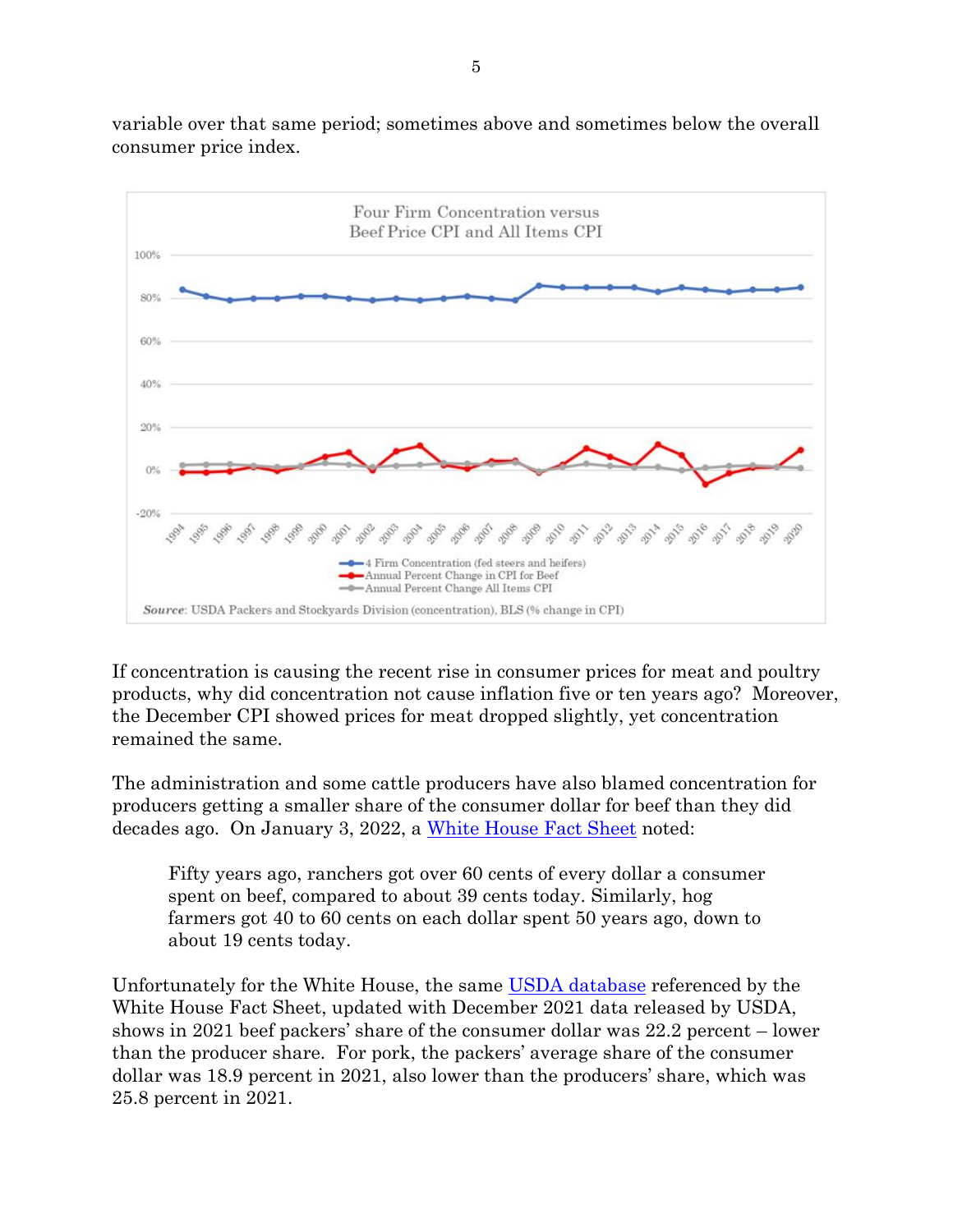

On January 10, the *[Washington Post's](https://www.washingtonpost.com/opinions/2022/01/10/white-house-again-offers-bizarre-message-inflation/)* editorial board pointed out the absurdity of the administration's claims:

President Biden is facing mounting criticism for inflation's rise to its highest level since 1982. Unfortunately, the White House's latest response is to **blame** greedy businesses.

Economists across the political spectrum are rightly [calling out the](https://twitter.com/LHSummers/status/1475230223985786889?s=20)  [White House](https://twitter.com/LHSummers/status/1475230223985786889?s=20) for this foolishness. Even some within the White House are questioning this approach, The Post [reports.](https://www.washingtonpost.com/us-policy/2022/01/10/white-house-inflation-strategy/?itid=lk_inline_manual_3)

Inflation, which was relatively low for years, did not suddenly rise in recent months because businesses decided now was the ideal time to squeeze their customers. What actually happened is that demand soared for many products as the economy recovered. Often, there were not enough products to meet it, thanks to supply chain hiccups and labor shortages, so prices went up. In a surprise to many, consumers kept buying goods such as cars and washing machines even at higher prices.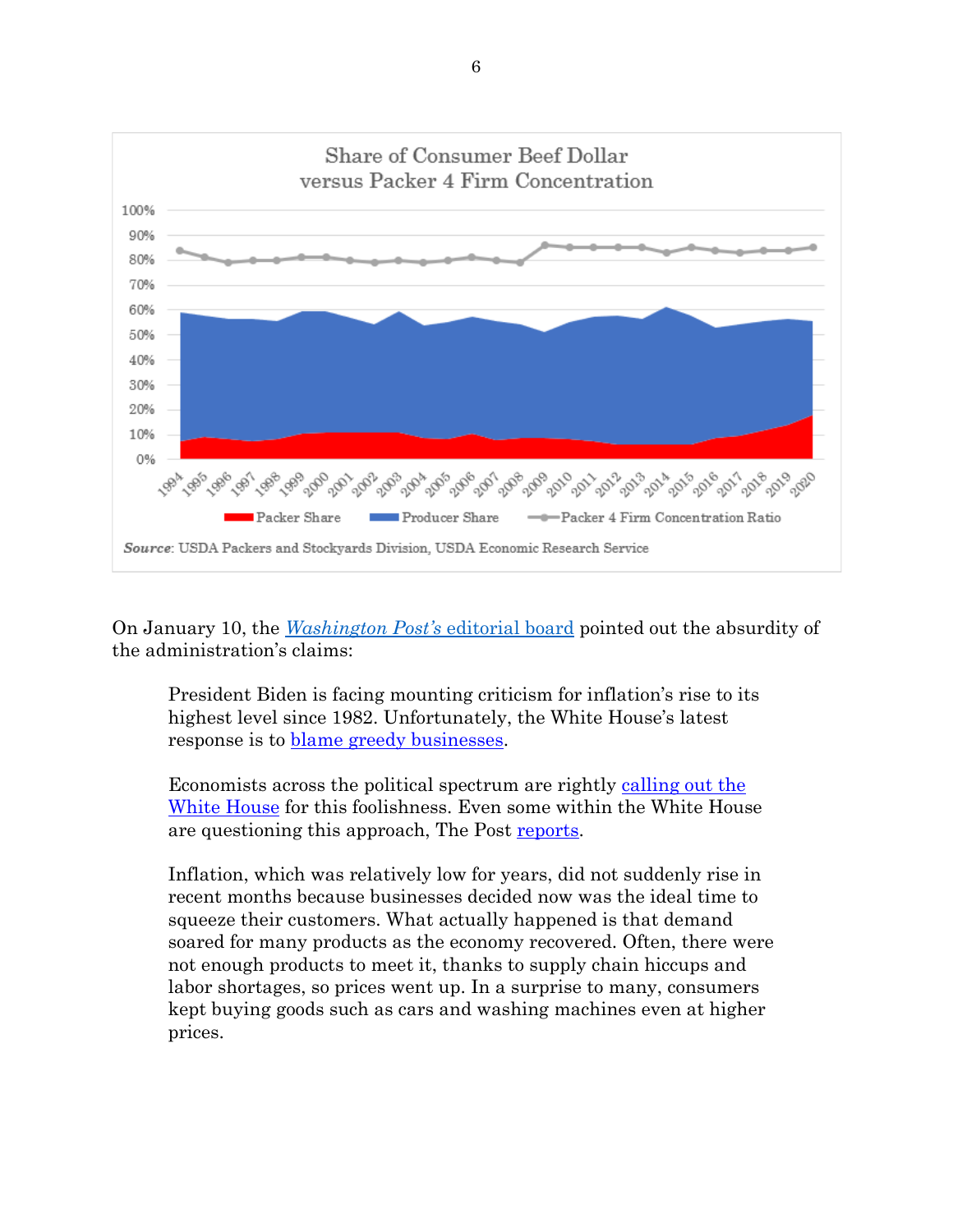So what's going on?

The administration will be surprised to learn that economic fundamentals have led to inflation. Labor shortages. Transportation and supply chain challenges. Regulatory policies. And all of those input challenges were coupled with record meat demand.

Collectively, these factors drove up prices for wholesale and retail beef.

#### **Free Market Supply and Demand Fundamentals Are at Work. Let them keep working.**

In July, [testifying for Rabobank before the House Agriculture Committee's](https://docs.house.gov/Committee/Calendar/ByEvent.aspx?EventID=113973)  [Subcommittee on Livestock and Foreign Agriculture, Dr. Dustin Aherin](https://docs.house.gov/Committee/Calendar/ByEvent.aspx?EventID=113973) succinctly summarized the fundamentals of supply and demand impacting the cattle and beef markets:

The imbalance of excess market-ready cattle supplies in the face of reduced operational packing capacity has put downward pressure on cattle prices. Meanwhile, consumer demand for beef and all animal proteins has reached record levels, fueled by pandemic stockpiling, increased and reallocated consumer income, and more recently, restaurant re-openings, not to mention export demand. These dynamics, combined with elevated processing costs, have increased the spread between beef price and cattle price, just as economic principles, past research, and historical market relationships would suggest.

Dr. Aherin further explained:

…[C]attle are not beef. Cattle are one of several inputs into beef production. Other major inputs include labor, physical capital, and technology. These inputs are always seeking, but never finding, the perfect balance between one another.

Similarly, testifying before the Senate Committee on Agriculture, Nutrition, and Forestry last summer, [Dr. Glynn Tonsor of Kansas State University](https://www.agriculture.senate.gov/hearings/examining-markets-transparency-and-prices-from-cattle-producer-to-consumer) highlighted for the Committee:

Perhaps no relationship is currently more central to economic discussions in the U.S. beef-cattle industry than the relationship of fed cattle inventories to processor capacity.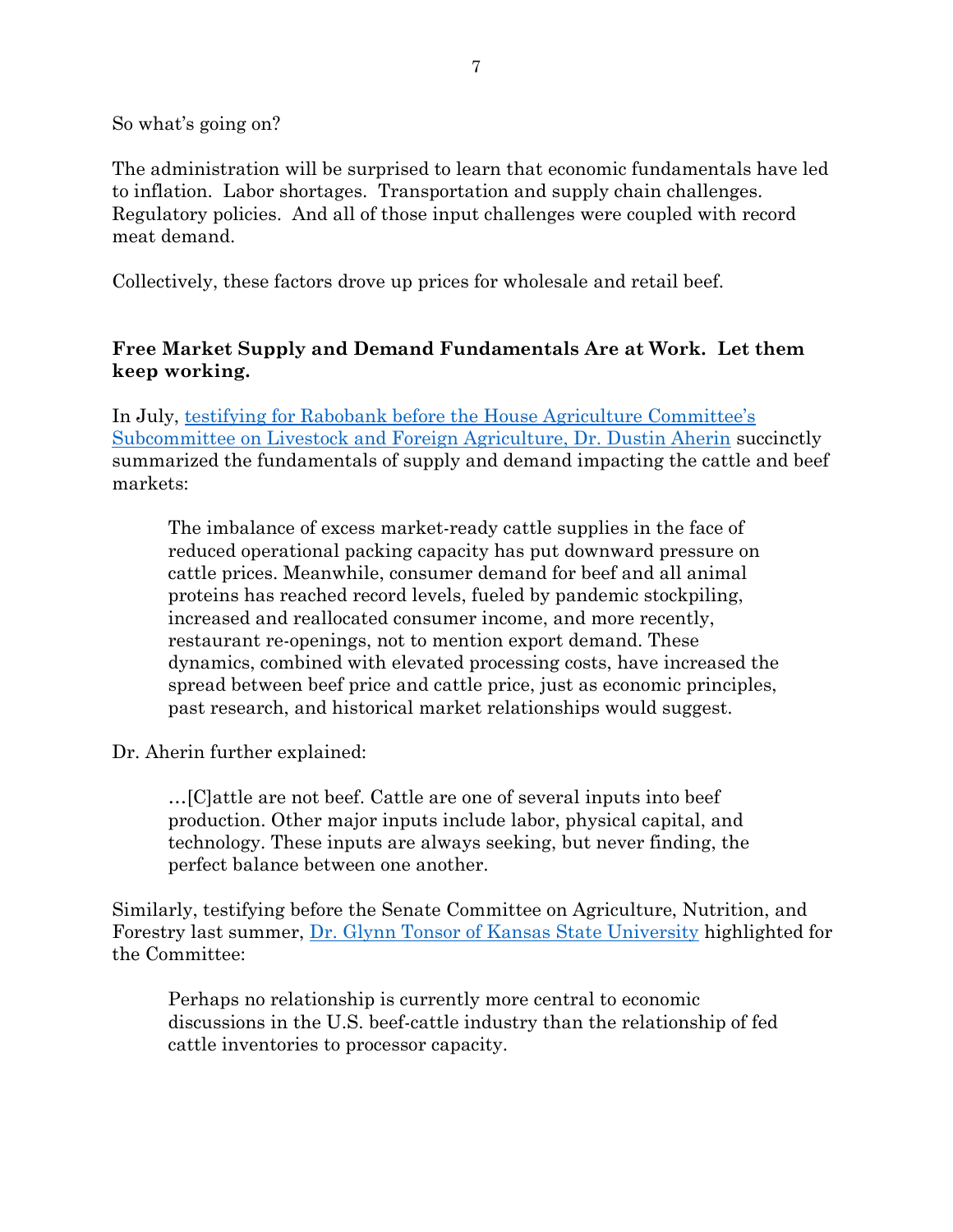Before the pandemic, the supply of cattle was growing. For the first three months of 2020, the fed cattle supply experienced year-over-year growth. For each month – January, February, and March – the number of cattle and calves in feedlots with capacity of 1,000 or more head was larger than it was during the same months in 2019. Then the pandemic hit, dramatically reducing the ability of packers to harvest and process cattle into beef, especially during April and May 2020. That created a backlog of cattle through the remainder of 2020.

The supply of fed market cattle remained high in 2021. According to USDA, the cattle-on-feed inventory reached the second highest monthly total ever on record for six months during 2021. As expected, when supplies of cattle increase, prices typically decrease – and vice versa. The chart below shows how this has played out over the past 10 years, with or without such significant "black swan" events as COVID or the fire at the Holcomb packing plant in 2019.



As packers were able to harvest and process through the backlog of cattle created by the COVID pandemic in 2020, over many months of additional overtime shifts including increased Saturday slaughter, the cattle market supply and demand moved toward more balance as the reports from USDA's quarterly feeder cattle supply show.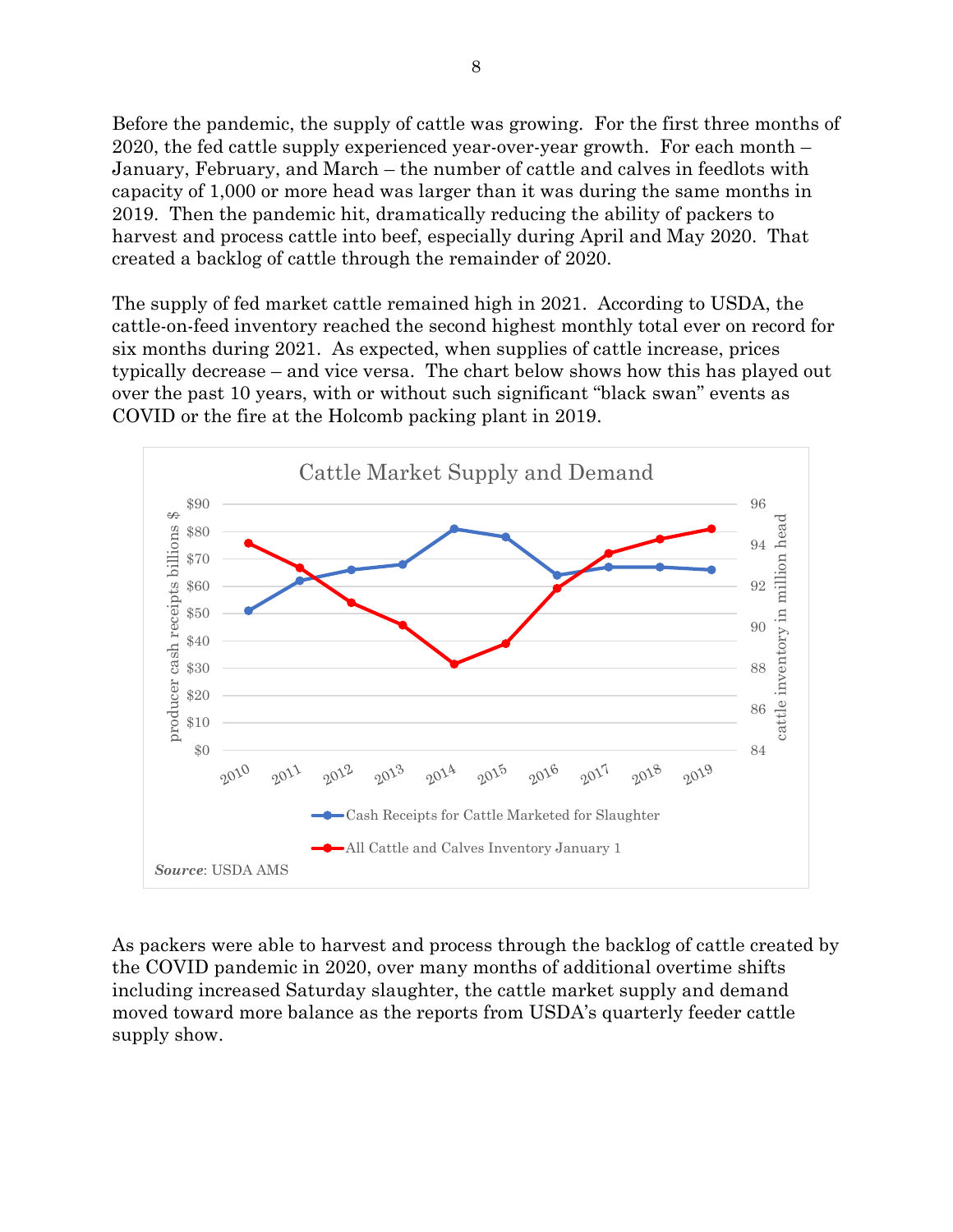

As a result, fed cattle prices in the fourth quarter of 2021 reached seven-year highs.

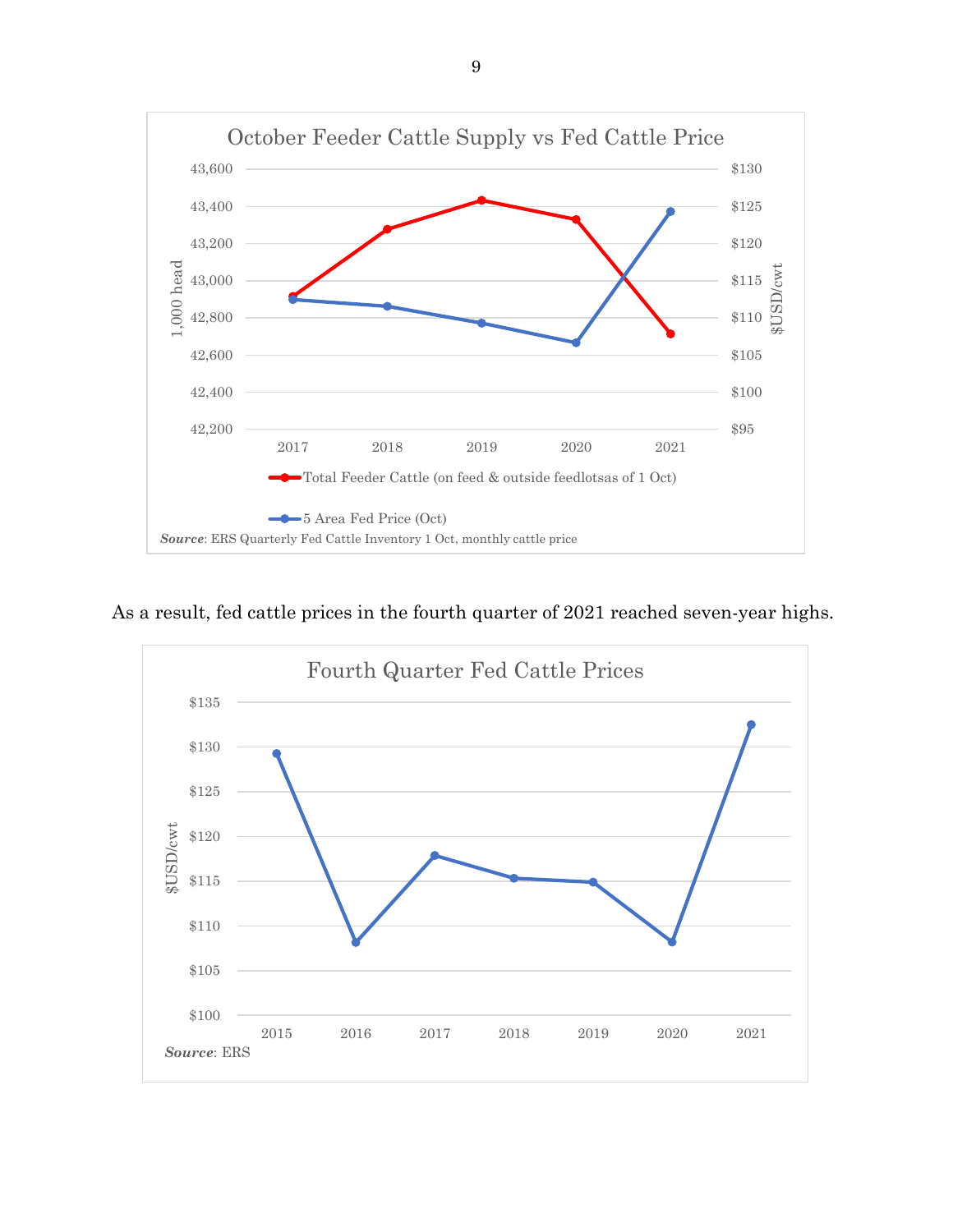#### **Labor is Capacity.**

Production in meat packing and processing plants is labor-intensive, and therefore tied to the number of employees working the line. Throughout 2021, even as the comprehensive COVID-19 protections instituted by the meat industry since the spring of 2020 successfully lowered transmission among meatpacking workers and held case rates lower than case rates in the general U.S. population, worker shortages have persisted. The Meat Institute regularly hears from member companies challenged with 20 percent absenteeism on any day. Without a steady, reliable workforce, plants do not run efficiently and production declines. Labor is capacity.

To be clear, labor challenges were not caused by the pandemic; COVID-19 only exacerbated the issue. The meat industry has been facing a labor shortage for some time and it continues today. Recent media reports underscore the industry's recruitment efforts, including wage increases, signing bonuses, relocation bonuses, retention bonuses, generous benefits, and at least one company initiating a childcare program. Several meat companies have publicly announced starting salaries at or above \$20 per hour, which means raising all other salaries up the chain. The labor shortage not only affects processing lines but also warehouse workers, skilled maintenance positions, and other jobs critical to keeping plants running and maintaining the supply chain.

As COVID-19 has made abundantly clear, meat and poultry processors are the harvest stage of livestock and poultry production, like field work is for so many crops. Meat and poultry packers and processors must have access to an expanded, year-round agricultural guestworker program. The current agricultural guestworker program fails to meet the needs of all of agriculture: it is seasonal and does not include the meat and poultry industry.

Numerous proposals have been made that will allegedly fix perceived problems related to cattle sales and packing plant capacity, yet none address increasing labor availability for packing and processing plants. If Congress wants to take concrete action that will help producers and help consumers, then pass legislation to alleviate the labor shortage in packing and processing plants.

When American consumers head to the grocery store, they expect to see the meat counter filled with animal protein options. America's farmers, ranchers, and processors produce the highest-quality animal protein in the world. However, bringing nutritious and affordable animal protein to consumers requires a strong, efficient supply chain – and that supply chain is hindered by the lack of access to a skilled, reliable workforce for meat and poultry operations across the country.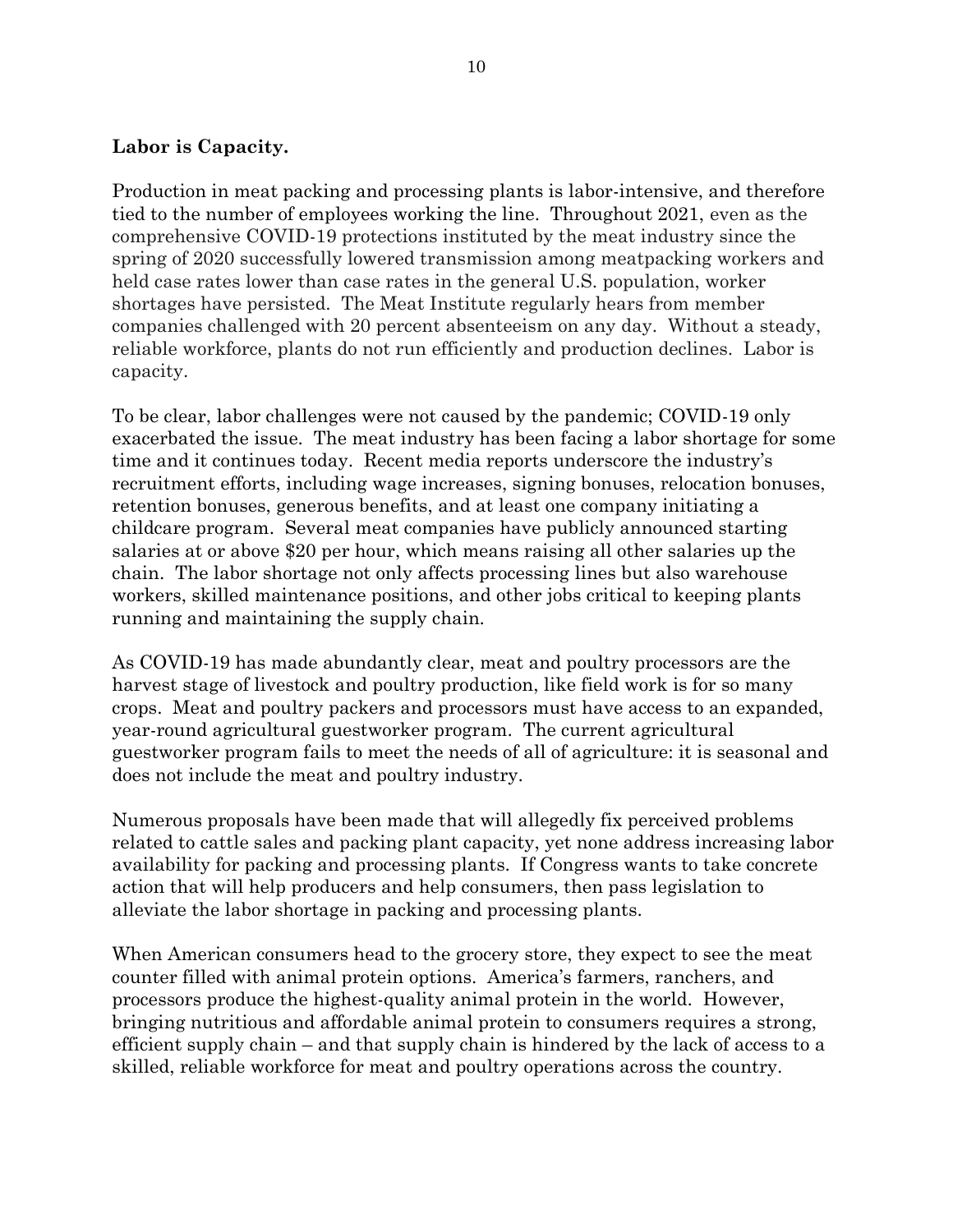Nonetheless, in the face of the many challenges, the beef packing sector has proven resilient. Total beef production in 2020 was slightly larger than 2019, based on heavier slaughter and carcass weights. As expected, cattle weights increased during the disruptions from COVID. Total head of commercial slaughter in 2020 was down just two percent from 2019, despite the dramatic disruption to the cattle harvest during the second quarter of 2020 resulting from the pandemic. USDA data at the end of 2021 shows cattle slaughter up 3 percent over 2020 and beef production up 2.6 percent over 2020.



### **Legislative and Regulatory Proposals will Adversely Affect Producers and Packers.**

In response to market conditions during the pandemic, there have been several proposals, including legislation introduced in Congress, to end the free market and give the government significant control over the cattle market.

Prominent among the proposals is legislation requiring cattle feeders to sell cattle to packers, and packers to buy from feeders, a mandatory minimum volume of fed cattle on a cash, spot market basis, or "negotiated" basis, purportedly to improve price discovery. As a result, this legislation necessarily limits other terms of sales from cattle feeders to packers known as Alternative Marketing Agreements (AMAs). The legislation is intended to have a disproportionate, negative impact on cattle